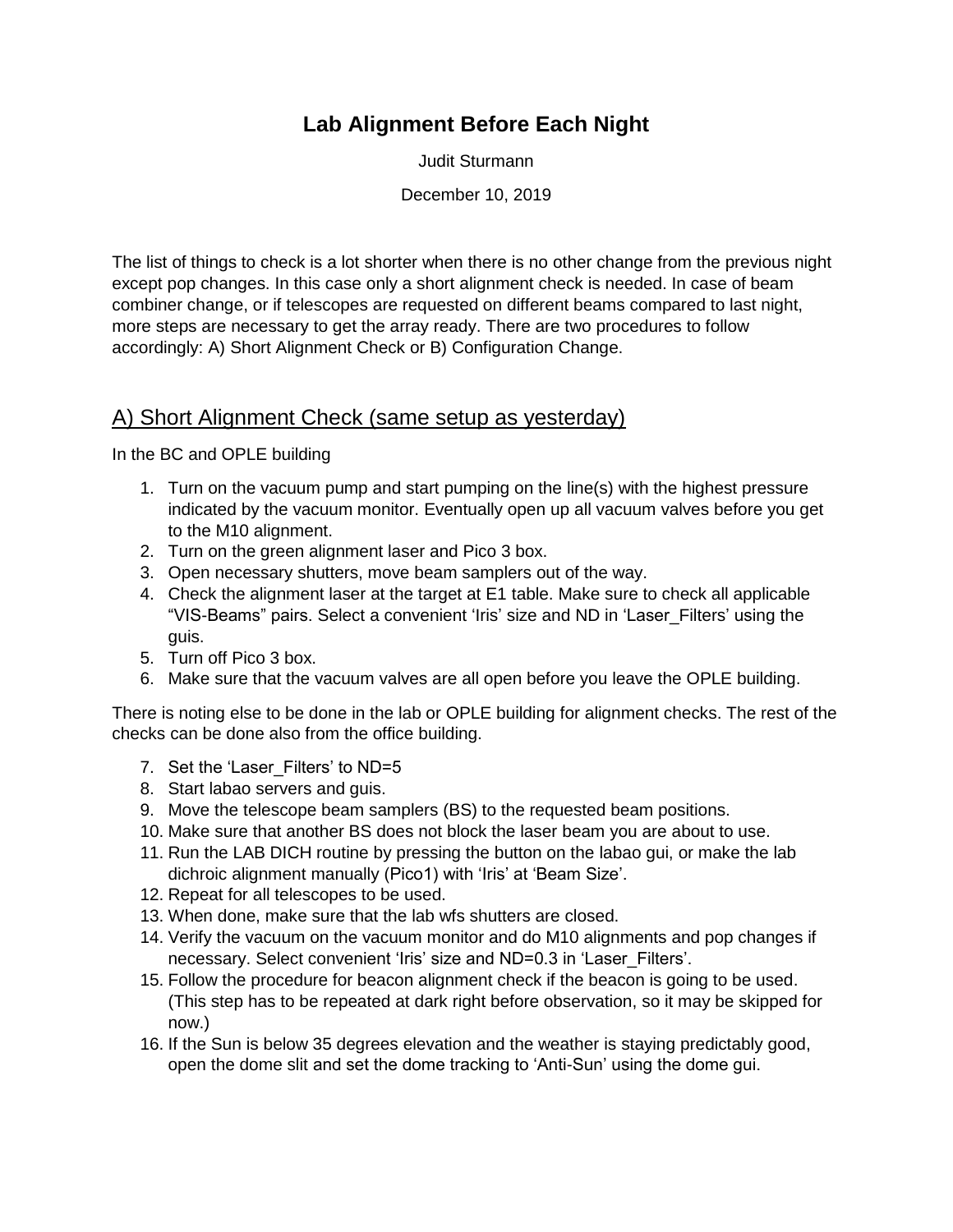## B) Configuration Change

This procedure is an extension of the short alignment check described above. In this case some elements may have to be placed in/out of the beam in the lab before starting the alignment. This procedure has to be followed also for all those telescopes that were requested on a different beam compared to last time.

- 1. Turn on the vacuum pump and start pumping on the line(s) with the highest pressure indicated by the vacuum monitor. Eventually open up all vacuum valves before you get to the M10 alignment.
- 2. Turn on the green alignment laser and Pico 3 box.
- 3. If changing to/from PAVO or VEGA to/from other beam combiner, make the applicable changes: take PAVO splitters in/out, change tip-tilt splitters, place LDC in the beam.
- 4. Open necessary shutters, move beam samplers out of the way.
- 5. Check the alignment laser at the target at E1 table. Make sure to check all applicable "VIS-Beams" pairs. Select a convenient 'Iris' size and ND in 'Laser\_Filters' using the guis.
- 6. Turn off Pico 3 box.
- 7. Set the 'Laser Filters' to ND=5
- 8. Start labao servers and guis.
- 9. Move the telescope BS to the requested beam position.
- 10. Make sure that another BS does not block the laser beam you are about to use.
- 11. Run the LAB DICH routine by pressing the button on the labao gui, or make the lab dichroic alignment manually (Pico1) with 'Iris' at 'Beam Size'.
- 12. Repeat for all telescopes to be used.
- 13. When done, make sure that the lab wfs shutter is closed.

Now the rail target and the IR mirror alignment has to be checked. In case of switching to PAVO, in addition to the following steps also follow the instructions for PAVO alignment. No PAVO or tip-tilt alignment is necessary, if PAVO was already set up earlier with other telescopes.

- 14. Cover the labao wfs cameras, place the corner cubes to the kinematic mount.
- 15. If PAVO or tip-tilt splitters were moved in/out, the tip-tilt fold mirrors have to be adjusted, see next step. If not go to step 17.
- 16. Set ND=6 in 'Laser\_Filters' using the gui, close shutters, take off the tip-tilt cover, turn off all lights in the lab, go out to ctrscrut.
- 17. Follow the instructions for changing tip-tilt splitters and set the fold mirror positions using Zaber 2 gui. When done, quit tip-tilt server.
- 18. Put the tip-tilt cover BACK on.
- 19. Set ND=0 in 'Laser\_Filters' using the gui, open VIS and IR shutters.
- 20. Place the target either to the MIRCx table (make sure STS is out) or to the CLIMB table (make sure both STS and the MIRCx flip mirrors are out) and adjust the IR mirrors to the target using Pico2 gui.
- 21. Remove the corner cubes and remove the labwfs covers.
- 22. Place the rail target onto the rail over the home switch, make sure that the telescope is on the requested beam and no other BS is blocking the laser beam, then check the laser